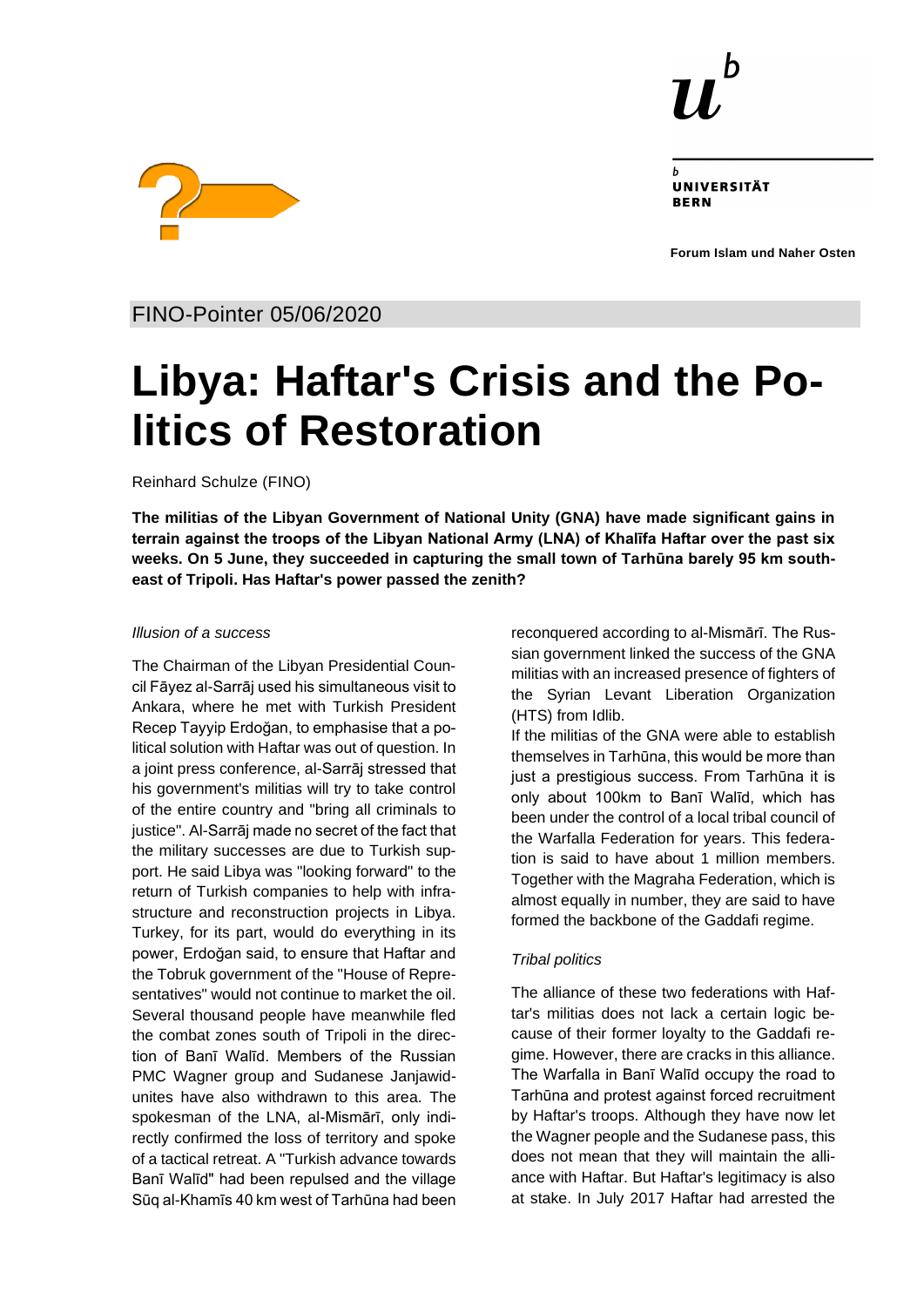

**UNIVERSITÄT BERN** 

Saiqa Special Forces Major, Mahmūd al-Warfallī, who was wanted for war crimes by the International Criminal Court in The Hague (ICC), but two years later, after his escape from custody, he disappeared into Banī Walīd. It is said that Haftar even promoted him to lieutenant colonel. The future of Haftar's alliance, especially with France, also depends on whether he can transfer al-Warfallī to the ICC.

Whoever gets the upper hand in southern Tripolitania, Turkey will be able to boast that it has significantly defended the UN-recognized GNA government. This will, it is hoped, strengthen its position in the conflict over the staking of claims on the continental shelf in the eastern Mediterranean. Even if the Memorandum of Understanding agreed between the Turkish government and the GNA regarding the continental shelf is considered by the US as "unhelpful-provocative" and not binding on third countries, any upgrading of the GNA means a stage victory for Turkey in the conflict over hegemony over the Eastern Mediterranean.

Accordingly, the Turkish media now celebrate the entry of the GNA militias in Tarhūna. The media of Haftar's Arab allies LNA announce that it is Turkish units that have taken Tarhūna. As usual, they are thus shifting the conflict from Libya to a regional political level and embedding it in the conflict between the Gulf States and Turkey.

However, there is more at stake for Turkey in Libya than for the Emirates, Saudi Arabia or Egypt. The GNA in Tripoli is Turkey's second last remaining ally in the Arab world. As late as 2012, it had appeared that Turkey would become the political, economic and cultural model of a fundamentally changing Arab world. Only the Emirate of Qatar has been loyal to Turkey.

#### *Arabism instead of Islamism*

The "alliance" of Saudi Arabia, the UAE, Egypt, Sudan as well as Khalīfa Haftar's Libya, which took firm forms in 2015/6 and which Saudi Arabia and the Emirates rival for its strategic orientation, had for a long time gained its legitimacy from the fight against terrorism of ultra-Islamic federations. Although the Alliance was indeed involved in battles against ultra-Islamic federations such as the "Islamic State" or al-Qāʿida in Yemen, Libya and Egypt, its political struggle was primarily directed at the right-wing populist Muslim Brotherhoods. Their efforts to gain state sovereignty over society, using Islam as a stirrup, were seen by the Gulf States as mutiny. Almost ten years ago, the Gulf States went on the offensive against the Islamists. They financed the overthrow of the Egyptian president in 2013, declared the Muslim Brotherhoods and allied associations to be "terrorist organizations" that had conspired against the nation state, and intervened in the Yemeni war in 2015 as well as in the Libyan war in 2017.

Rhetoric was now clearly modified: in lieu of an Islamic discourse of justification, which for decades had had to defend the ruling order, an Arabism now took its place, which had to reinforce the separation of state and religion. This is not the militant left-wing nationalism that brought down countless Arab monarchies in the 1950s and 1960s, but a new Arabism that no longer encompasses a social utopia. It is not ideological but gains its legitimacy solely from the centrist defence of the state and its system of rule. This nationalism is restorative in that it seeks to protect the state from a new revolutionary uprising. At the same time, it empowers the state to be the patron of an Islam that renounces all participation in power.

# *Restoration*

Restoration in Middle Eastern countries is thus much more than a conservative policy of maintaining power. It is also a policy of intervention reminiscent of the "Metternich system", based on alliances of interests. The aim is to prevent revolutions and uprisings by allowing alliances to intervene militarily and by means of a policing system even in the "forecourt of the powers". The "forecourts" are those countries in which mutiny has already spread far and wide and where there is a threat that it could spread to the Restoration states. Iraq is regarded as Iran's forecourt, Yemen as Saudi Arabia's and Syria as Turkey's. The Middle Eastern regimes secure their interventionism through foreign policy